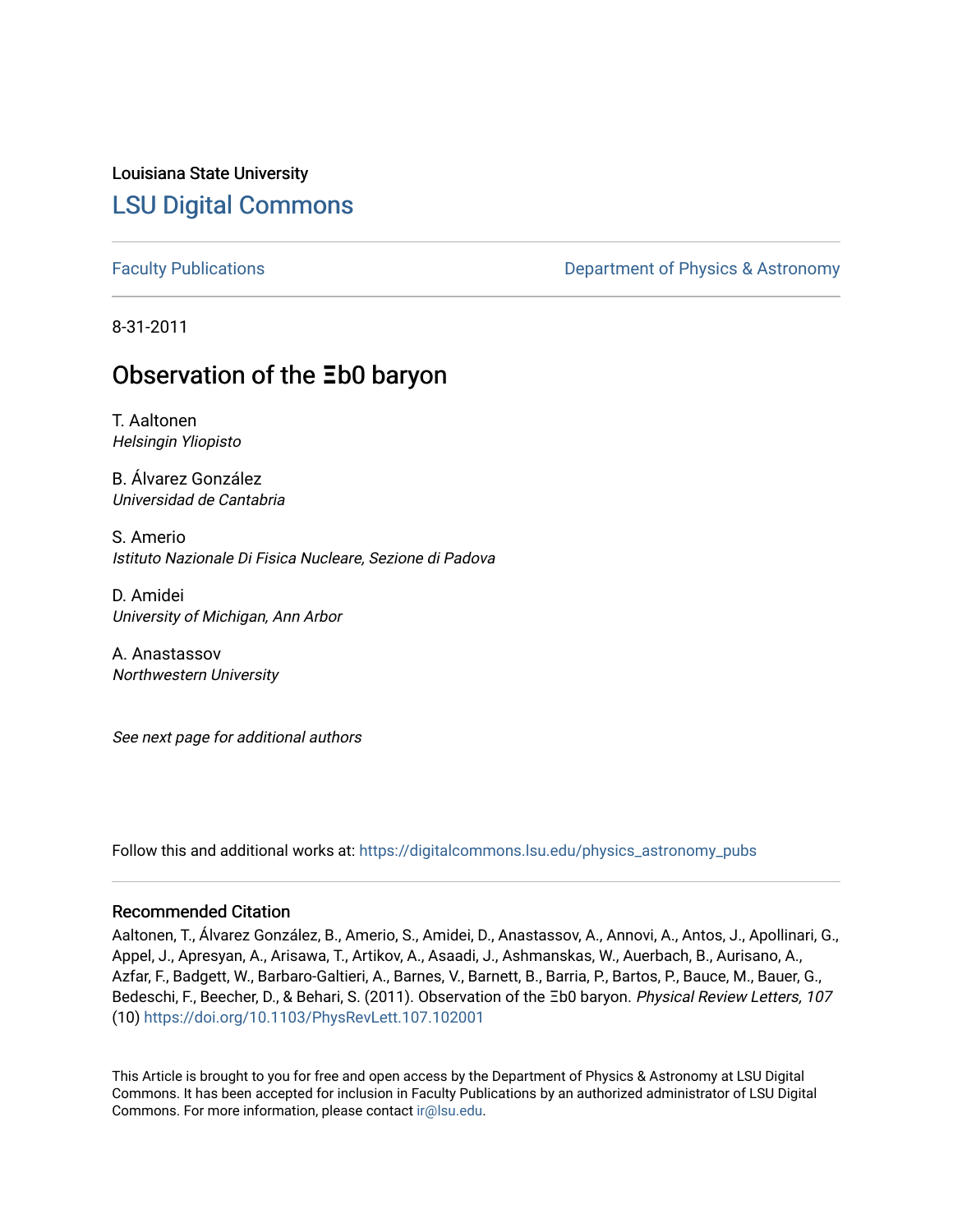### Authors

T. Aaltonen, B. Álvarez González, S. Amerio, D. Amidei, A. Anastassov, A. Annovi, J. Antos, G. Apollinari, J. A. Appel, A. Apresyan, T. Arisawa, A. Artikov, J. Asaadi, W. Ashmanskas, B. Auerbach, A. Aurisano, F. Azfar, W. Badgett, A. Barbaro-Galtieri, V. E. Barnes, B. A. Barnett, P. Barria, P. Bartos, M. Bauce, G. Bauer, F. Bedeschi, D. Beecher, and S. Behari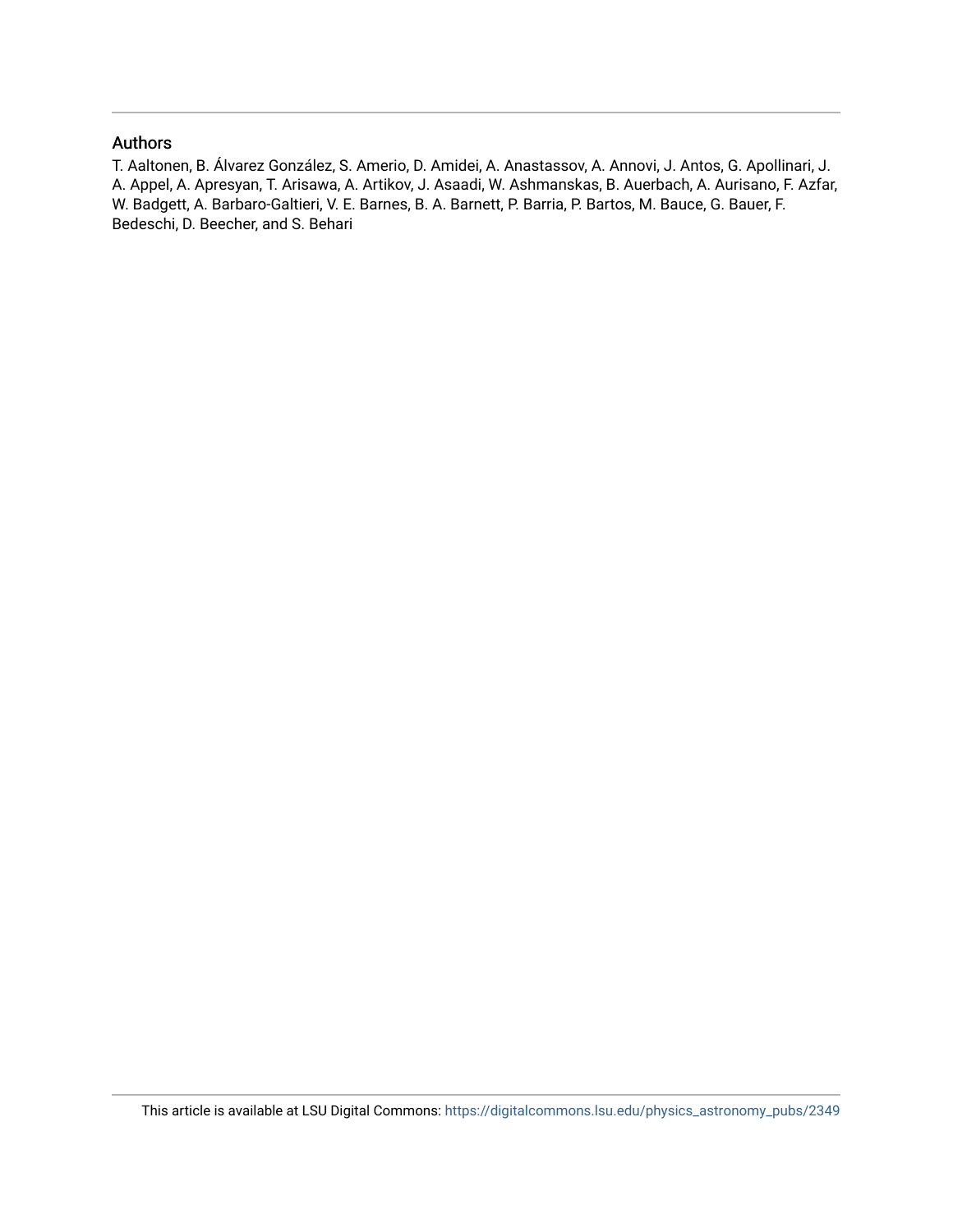

# CHORUS

This is the accepted manuscript made available via CHORUS. The article has been published as:

# Observation of the  $\Xi_{\alpha}$ {b} ^{0} Baryon

T. Aaltonen et al. (CDF Collaboration) Phys. Rev. Lett. **107**, 102001 — Published 31 August 2011 DOI: [10.1103/PhysRevLett.107.102001](http://dx.doi.org/10.1103/PhysRevLett.107.102001)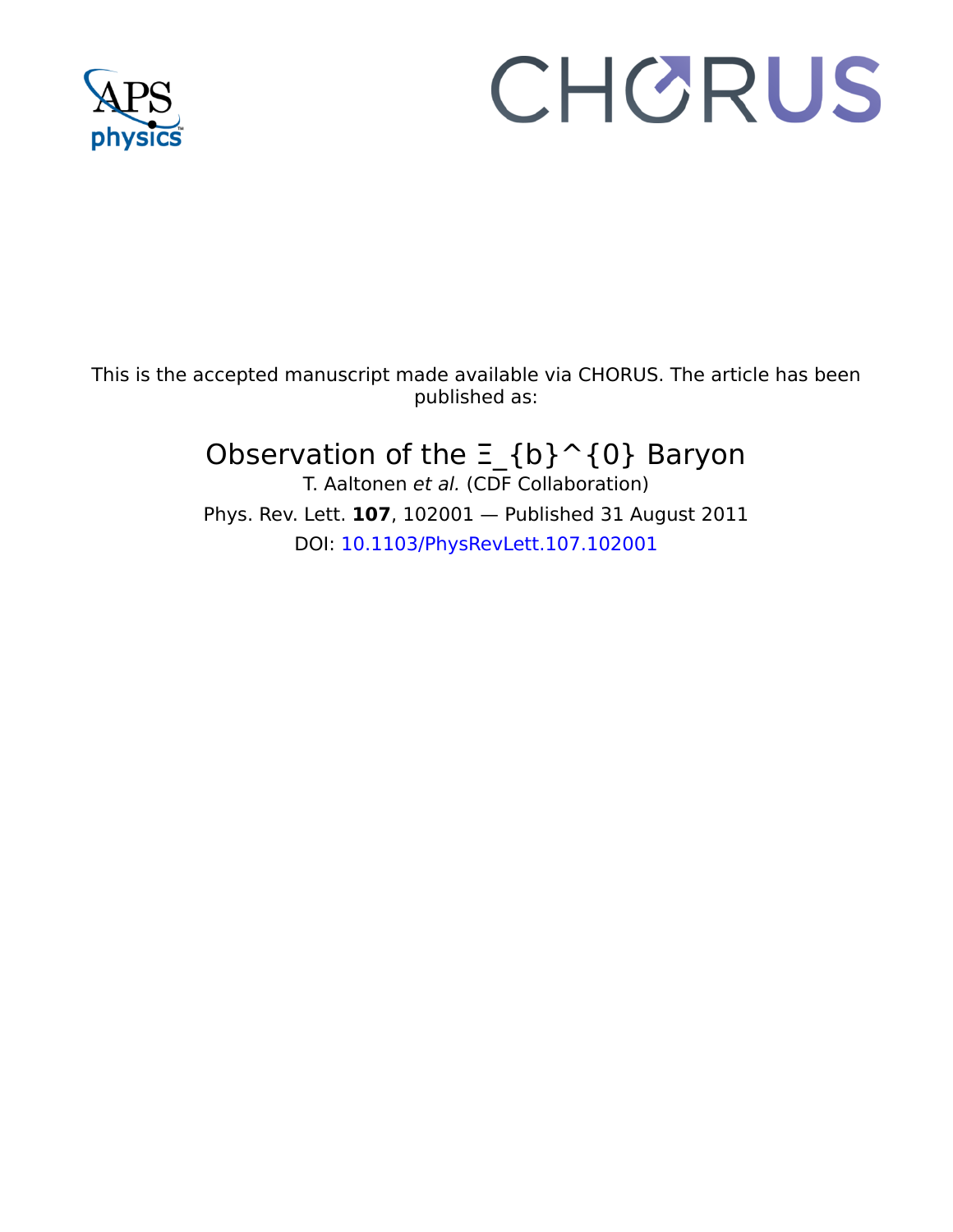### Observation of the  $\Xi_b^0$  Baryon

Compostella<sup>b6</sup>,<sup>41</sup> M.E. Convery,<sup>15</sup> J. Conway,<sup>7</sup> M.Corbo,<sup>42</sup> M.<br>
<sup>c</sup>,<sup>44</sup> C. Cuenca Almenar,<sup>59</sup> J. Cuevas<sup>*w*</sup>,<sup>9</sup> R. Culbertson,<sup>15</sup> D. I<br>
.de Barbaro,<sup>47</sup> S. De Cecco,<sup>49</sup> G. De Lorenzo,<sup>4</sup> M. Dell'Orso<sup>cc</sup>,<br>
41. Cosassa, A. Cosas,  $\mathbb{R}^3$ . Cosas,  $\mathbb{R}^3$ . Cosas,  $\mathbb{R}^3$ . Cosas,  $\mathbb{R}^3$ . Cosas,  $\mathbb{R}^3$ . Cosas,  $\mathbb{R}^3$ . Cosas,  $\mathbb{R}^3$ . Cosas,  $\mathbb{R}^3$ . Cosas,  $\mathbb{R}^3$ . Cosas,  $\mathbb{R}^3$ . Cosas,  $\mathbb{R}^3$ . T. Aaltonen,<sup>21</sup> B. Álvarez González<sup>w</sup>, <sup>9</sup> S. Amerio,<sup>41</sup> D. Amidei,<sup>32</sup> A. Anastassov, <sup>36</sup> A. Annovi, <sup>17</sup> J. Antos, <sup>12</sup> G. Apollinari,<sup>15</sup> J.A. Appel,<sup>15</sup> A. Apresyan,<sup>46</sup> T. Arisawa,<sup>56</sup> A. Artikov,<sup>13</sup> J. Asaadi,<sup>51</sup> W. Ashmanskas,<sup>15</sup> B. Auerbach,<sup>59</sup> A. Aurisano,<sup>51</sup> F. Azfar,<sup>40</sup> W. Badgett,<sup>15</sup> A. Barbaro-Galtieri,<sup>26</sup> V.E. Barnes,<sup>46</sup> B.A. Barnett,<sup>23</sup> P. Barria<sup>dd</sup>,<sup>44</sup> P. Bartos,<sup>12</sup> M. Bauce<sup>bb</sup>,<sup>41</sup> G. Bauer,<sup>30</sup> F. Bedeschi,<sup>44</sup> D. Beecher,<sup>28</sup> S. Behari,<sup>23</sup> G. Bellettini<sup>cc</sup>,<sup>44</sup> J. Bellinger,<sup>58</sup> D. Benjamin,<sup>14</sup> A. Beretvas,<sup>15</sup> A. Bhatti,<sup>48</sup> M. Binkley\*,<sup>15</sup> D. Bisello<sup>bb</sup>,<sup>41</sup> I. Bizjak<sup>hh</sup>,<sup>28</sup> K.R. Bland,<sup>5</sup> B. Blumenfeld,<sup>23</sup> A. Bocci,<sup>14</sup> A. Bodek,<sup>47</sup> D. Bortoletto,<sup>46</sup> J. Boudreau,<sup>45</sup> A. Boveia,<sup>11</sup> L. Brigliadori<sup>aa</sup>,<sup>6</sup> A. Brisuda,<sup>12</sup> C. Bromberg,<sup>33</sup> E. Brucken,<sup>21</sup> M. Bucciantonio<sup>cc</sup>,<sup>44</sup> J. Budagov,<sup>13</sup> H.S. Budd,<sup>47</sup> S. Budd,<sup>22</sup> K. Burkett,<sup>15</sup> G. Busetto<sup>bb</sup>,<sup>41</sup> P. Bussey,<sup>19</sup> A. Buzatu,<sup>31</sup> C. Calancha,<sup>29</sup> S. Camarda,<sup>4</sup> M. Campanelli,<sup>28</sup> M. Campbell,<sup>32</sup> F. Canelli<sup>11</sup>,<sup>15</sup> B. Carls,<sup>22</sup> D. Carlsmith,<sup>58</sup> R. Carosi,<sup>44</sup> S. Carrillo<sup>k</sup>,<sup>16</sup> S. Carron,<sup>15</sup> B. Casal,<sup>9</sup> M. Casarsa,<sup>15</sup> A. Castro<sup>aa</sup>, <sup>6</sup> P. Catastini,<sup>20</sup> D. Cauz,<sup>52</sup> V. Cavaliere,<sup>22</sup> M. Cavalli-Sforza,<sup>4</sup> A. Cerri<sup>e</sup>,<sup>26</sup> L. Cerrito<sup>q</sup>,<sup>28</sup> Y.C. Chen,<sup>1</sup> M. Chertok,<sup>7</sup> G. Chiarelli,<sup>44</sup> G. Chlachidze,<sup>15</sup> F. Chlebana,<sup>15</sup> K. Cho,<sup>25</sup> D. Chokheli,<sup>13</sup> J.P. Chou,<sup>20</sup> W.H. Chung,<sup>58</sup> Y.S. Chung,<sup>47</sup> C.I. Ciobanu,<sup>42</sup> M.A. Ciocci<sup>dd</sup>,<sup>44</sup> A. Clark,<sup>18</sup> C. Clarke,<sup>57</sup> G. Compostella<sup>bb</sup>,<sup>41</sup> M.E. Convery,<sup>15</sup> J. Conway,<sup>7</sup> M.Corbo,<sup>42</sup> M. Cordelli,<sup>17</sup> C.A. Cox,<sup>7</sup> D.J. Cox,<sup>7</sup> F. Crescioli<sup>cc</sup>,<sup>44</sup> C. Cuenca Almenar,<sup>59</sup> J. Cuevas<sup>w</sup>, <sup>9</sup> R. Culbertson,<sup>15</sup> D. Dagenhart,<sup>15</sup> N. d'Ascenzo<sup>u</sup>,<sup>42</sup> M. Datta,<sup>15</sup> P. de Barbaro,<sup>47</sup> S. De Cecco,<sup>49</sup> G. De Lorenzo,<sup>4</sup> M. Dell'Orso<sup>cc</sup>,<sup>44</sup> C. Deluca,<sup>4</sup> L. Demortier,<sup>48</sup> J. Deng<sup>b</sup>,<sup>14</sup> M. Deninno,<sup>6</sup> F. Devoto,<sup>21</sup> M. d'Errico<sup>bb</sup>,<sup>41</sup> A. Di Canto<sup>cc</sup>,<sup>44</sup> B. Di Ruzza,<sup>44</sup> J.R. Dittmann,<sup>5</sup> M. D'Onofrio,<sup>27</sup> S. Donati<sup>cc</sup>,<sup>44</sup> P. Dong,<sup>15</sup> M. Dorigo,<sup>52</sup> T. Dorigo,<sup>41</sup> K. Ebina,<sup>56</sup> A. Elagin,<sup>51</sup> A. Eppig,<sup>32</sup> R. Erbacher,<sup>7</sup> D. Errede,<sup>22</sup> S. Errede,<sup>22</sup> N. Ershaidat<sup>z</sup>,<sup>42</sup> R. Eusebi,<sup>51</sup> H.C. Fang,<sup>26</sup> S. Farrington,<sup>40</sup> M. Feindt,<sup>24</sup> J.P. Fernandez,<sup>29</sup> C. Ferrazza<sup>ee</sup>,<sup>44</sup> R. Field,<sup>16</sup> G. Flanagan<sup>s</sup>,<sup>46</sup> R. Forrest,<sup>7</sup> M.J. Frank,<sup>5</sup> M. Franklin,<sup>20</sup> J.C. Freeman,<sup>15</sup> Y. Funakoshi,<sup>56</sup> I. Furic,<sup>16</sup> M. Gallinaro,<sup>48</sup> J. Galyardt,<sup>10</sup> J.E. Garcia,<sup>18</sup> A.F. Garfinkel,<sup>46</sup> P. Garosi<sup>dd</sup>,<sup>44</sup> H. Gerberich,<sup>22</sup> E. Gerchtein,<sup>15</sup> S. Giagu<sup>ff</sup>,<sup>49</sup> V. Giakoumopoulou,<sup>3</sup> P. Giannetti,<sup>44</sup> K. Gibson,<sup>45</sup> C.M. Ginsburg,<sup>15</sup> N. Giokaris,<sup>3</sup> P. Giromini,<sup>17</sup> M. Giunta,<sup>44</sup> G. Giurgiu,<sup>23</sup> V. Glagolev,<sup>13</sup> D. Glenzinski,<sup>15</sup> M. Gold,<sup>35</sup> D. Goldin,<sup>51</sup> N. Goldschmidt,<sup>16</sup> A. Golossanov,<sup>15</sup> G. Gomez,<sup>9</sup> G. Gomez-Ceballos,<sup>30</sup> M. Goncharov,<sup>30</sup> O. González,<sup>29</sup> I. Gorelov,<sup>35</sup> A.T. Goshaw,<sup>14</sup> K. Goulianos,<sup>48</sup> S. Grinstein,<sup>4</sup> C. Grosso-Pilcher,<sup>11</sup> R.C. Group<sup>55</sup>,<sup>15</sup> J. Guimaraes da Costa, <sup>20</sup> Z. Gunay-Unalan, <sup>33</sup> C. Haber, <sup>26</sup> S.R. Hahn, <sup>15</sup> E. Halkiadakis, <sup>50</sup> A. Hamaguchi, <sup>39</sup> J.Y. Han,<sup>47</sup> F. Happacher,<sup>17</sup> K. Hara,<sup>53</sup> D. Hare,<sup>50</sup> M. Hare,<sup>54</sup> R.F. Harr,<sup>57</sup> K. Hatakeyama,<sup>5</sup> C. Hays,<sup>40</sup> M. Heck,<sup>24</sup> J. Heinrich,<sup>43</sup> M. Herndon,<sup>58</sup> S. Hewamanage,<sup>5</sup> D. Hidas,<sup>50</sup> A. Hocker,<sup>15</sup> W. Hopkins<sup>f</sup>,<sup>15</sup> D. Horn,<sup>24</sup> S. Hou,<sup>1</sup> R.E. Hughes,<sup>37</sup> M. Hurwitz,<sup>11</sup> U. Husemann,<sup>59</sup> N. Hussain,<sup>31</sup> M. Hussein,<sup>33</sup> J. Huston,<sup>33</sup> G. Introzzi,<sup>44</sup> M. Iori<sup>ff</sup>,<sup>49</sup> A. Ivanov<sup>o</sup>,<sup>7</sup> E. James,<sup>15</sup> D. Jang,<sup>10</sup> B. Jayatilaka,<sup>14</sup> E.J. Jeon,<sup>25</sup> M.K. Jha,<sup>6</sup> S. Jindariani,<sup>15</sup> W. Johnson,<sup>7</sup> M. Jones, <sup>46</sup> K.K. Joo, <sup>25</sup> S.Y. Jun, <sup>10</sup> T.R. Junk, <sup>15</sup> T. Kamon, <sup>51</sup> P.E. Karchin, <sup>57</sup> A. Kasmi, <sup>5</sup> Y. Kato<sup>n</sup>, <sup>39</sup> W. Ketchum,<sup>11</sup> J. Keung,<sup>43</sup> V. Khotilovich,<sup>51</sup> B. Kilminster,<sup>15</sup> D.H. Kim,<sup>25</sup> H.S. Kim,<sup>25</sup> H.W. Kim,<sup>25</sup> J.E. Kim,<sup>25</sup> M.J. Kim,<sup>17</sup> S.B. Kim,<sup>25</sup> S.H. Kim,<sup>53</sup> Y.K. Kim,<sup>11</sup> N. Kimura,<sup>56</sup> M. Kirby,<sup>15</sup> S. Klimenko,<sup>16</sup> K. Kondo\*,<sup>56</sup> D.J. Kong,<sup>25</sup> J. Konigsberg,<sup>16</sup> A.V. Kotwal,<sup>14</sup> M. Kreps,<sup>24</sup> J. Kroll,<sup>43</sup> D. Krop,<sup>11</sup> N. Krumnack<sup>1</sup>,<sup>5</sup> M. Kruse,<sup>14</sup> V. Krutelyov<sup>c</sup>,<sup>51</sup> T. Kuhr,<sup>24</sup> M. Kurata,<sup>53</sup> S. Kwang,<sup>11</sup> A.T. Laasanen,<sup>46</sup> S. Lami,<sup>44</sup> S. Lammel,<sup>15</sup> M. Lancaster,<sup>28</sup> R.L. Lander,<sup>7</sup> K. Lannon<sup>v</sup>,<sup>37</sup> A. Lath,<sup>50</sup> G. Latino<sup>cc</sup>,<sup>44</sup> T. LeCompte,<sup>2</sup> E. Lee,<sup>51</sup> H.S. Lee,<sup>11</sup> J.S. Lee,<sup>25</sup> S.W. Lee<sup>x</sup>,<sup>51</sup> S. Leo<sup>cc</sup>,<sup>44</sup> S. Leone,<sup>44</sup> J.D. Lewis,<sup>15</sup> A. Limosani<sup>r</sup>,<sup>14</sup> C.-J. Lin,<sup>26</sup> J. Linacre,<sup>40</sup> M. Lindgren,<sup>15</sup> E. Lipeles,<sup>43</sup> A. Lister,<sup>18</sup> D.O. Litvintsev,<sup>15</sup> C. Liu,<sup>45</sup> Q. Liu,<sup>46</sup> T. Liu,<sup>15</sup> S. Lockwitz,<sup>59</sup> A. Loginov,<sup>59</sup> D. Lucchesi<sup>bb</sup>,<sup>41</sup> J. Lueck,<sup>24</sup> P. Lujan,<sup>26</sup> P. Lukens,<sup>15</sup> G. Lungu,<sup>48</sup> J. Lys,<sup>26</sup> R. Lysak,<sup>12</sup> R. Madrak,<sup>15</sup> K. Maeshima,<sup>15</sup> K. Makhoul,<sup>30</sup> S. Malik,<sup>48</sup> G. Manca<sup>a</sup>,<sup>27</sup> A. Manousakis-Katsikakis,<sup>3</sup> F. Margaroli,<sup>46</sup> C. Marino,<sup>24</sup> M. Martínez,<sup>4</sup> R. Martínez-Ballarín,<sup>29</sup> P. Mastrandrea,<sup>49</sup> M.E. Mattson,<sup>57</sup> P. Mazzanti,<sup>6</sup> K.S. McFarland,<sup>47</sup> P. McIntyre,<sup>51</sup> R. McNulty<sup>i</sup>,<sup>27</sup> A. Mehta,<sup>27</sup> P. Mehtala,<sup>21</sup> A. Menzione,<sup>44</sup> C. Mesropian,<sup>48</sup> T. Miao,<sup>15</sup> D. Mietlicki,<sup>32</sup> A. Mitra,<sup>1</sup> H. Miyake,<sup>53</sup> S. Moed,<sup>20</sup> N. Moggi,<sup>6</sup> M.N. Mondragon<sup>k</sup>,<sup>15</sup> C.S. Moon,<sup>25</sup> R. Moore,<sup>15</sup> M.J. Morello,<sup>15</sup> J. Morlock,<sup>24</sup> P. Movilla Fernandez,<sup>15</sup> A. Mukherjee,<sup>15</sup> Th. Muller,<sup>24</sup> P. Murat,<sup>15</sup> M. Mussini<sup>aa</sup>,<sup>6</sup> J. Nachtman<sup>m</sup>,<sup>15</sup> Y. Nagai,<sup>53</sup> J. Naganoma,<sup>56</sup> I. Nakano,<sup>38</sup> A. Napier,<sup>54</sup> J. Nett,<sup>51</sup> C. Neu,<sup>55</sup> M.S. Neubauer,<sup>22</sup> J. Nielsen<sup>d</sup>,<sup>26</sup> L. Nodulman,<sup>2</sup> O. Norniella,  $2^2$  E. Nurse,  $2^8$  L. Oakes,  $4^0$  S.H. Oh,  $1^4$  Y.D. Oh,  $2^5$  I. Oksuzian,  $5^5$  T. Okusawa,  $3^9$  R. Orava,  $2^1$ L. Ortolan,<sup>4</sup> S. Pagan Griso<sup>bb</sup>,<sup>41</sup> C. Pagliarone,<sup>52</sup> E. Palencia<sup>e</sup>,<sup>9</sup> V. Papadimitriou,<sup>15</sup> A.A. Paramonov,<sup>2</sup> J. Patrick,<sup>15</sup> G. Pauletta<sup>gg</sup>,<sup>52</sup> M. Paulini,<sup>10</sup> C. Paus,<sup>30</sup> D.E. Pellett,<sup>7</sup> A. Penzo,<sup>52</sup> T.J. Phillips,<sup>14</sup> G. Piacentino,<sup>44</sup> E. Pianori,<sup>43</sup> J. Pilot,<sup>37</sup> K. Pitts,<sup>22</sup> C. Plager,<sup>8</sup> L. Pondrom,<sup>58</sup> K. Potamianos,<sup>46</sup> O. Poukhov<sup>\*</sup>,<sup>13</sup> F. Prokoshin<sup>y</sup>,<sup>13</sup> A. Pronko,<sup>15</sup> F. Ptohos<sup>g</sup>,<sup>17</sup> E. Pueschel,<sup>10</sup> G. Punzi<sup>cc</sup>,<sup>44</sup> J. Pursley,<sup>58</sup> A. Rahaman,<sup>45</sup> V. Ramakrishnan,<sup>58</sup> N. Ranjan,<sup>46</sup> I. Redondo,<sup>29</sup> P. Renton,<sup>40</sup> M. Rescigno,<sup>49</sup> T. Riddick,<sup>28</sup> F. Rimondi<sup>aa</sup>,<sup>6</sup> L. Ristori<sup>44</sup>,<sup>15</sup> A. Robson,<sup>19</sup>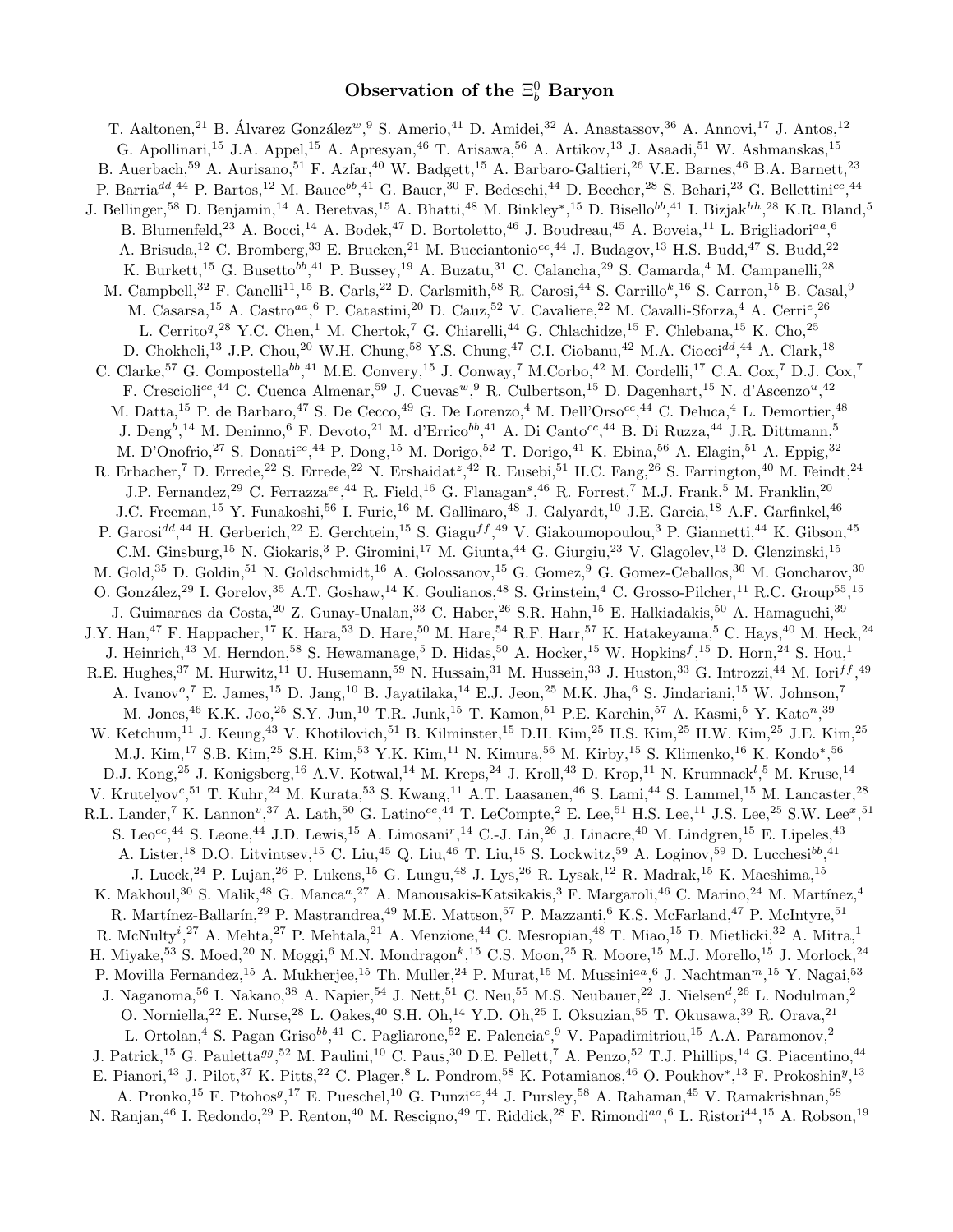T. Rodrigo, <sup>9</sup> T. Rodriguez, <sup>43</sup> E. Rogers, <sup>22</sup> S. Rolli<sup>h</sup>, <sup>54</sup> R. Roser, <sup>15</sup> M. Rossi, <sup>52</sup> F. Rubbo, <sup>15</sup> F. Ruffini<sup>dd</sup>, <sup>44</sup>

A. Ruiz,<sup>9</sup> J. Russ,<sup>10</sup> V. Rusu,<sup>15</sup> A. Safonov,<sup>51</sup> W.K. Sakumoto,<sup>47</sup> Y. Sakurai,<sup>56</sup> L. Santi<sup>gg</sup>,<sup>52</sup> L. Sartori,<sup>44</sup>

K. Sato,<sup>53</sup> V. Saveliev<sup>u</sup>,<sup>42</sup> A. Savoy-Navarro,<sup>42</sup> P. Schlabach,<sup>15</sup> A. Schmidt,<sup>24</sup> E.E. Schmidt,<sup>15</sup> M.P. Schmidt<sup>\*</sup>,<sup>59</sup>

M. Schmitt,<sup>36</sup> T. Schwarz,<sup>7</sup> L. Scodellaro,<sup>9</sup> A. Scribano<sup>dd</sup>,<sup>44</sup> F. Scuri,<sup>44</sup> A. Sedov,<sup>46</sup> S. Seidel,<sup>35</sup> Y. Seiya,<sup>39</sup>

A. Semenov,<sup>13</sup> F. Sforza<sup>cc</sup>,<sup>44</sup> A. Sfyrla,<sup>22</sup> S.Z. Shalhout,<sup>7</sup> T. Shears,<sup>27</sup> P.F. Shepard,<sup>45</sup> M. Shimojima<sup>t</sup>,<sup>53</sup>

S. Shiraishi,<sup>11</sup> M. Shochet,<sup>11</sup> I. Shreyber,<sup>34</sup> A. Simonenko,<sup>13</sup> P. Sinervo,<sup>31</sup> A. Sissakian<sup>\*</sup>,<sup>13</sup> K. Sliwa,<sup>54</sup> J.R. Smith,<sup>7</sup>

F.D. Snider,<sup>15</sup> A. Soha,<sup>15</sup> S. Somalwar,<sup>50</sup> V. Sorin,<sup>4</sup> P. Squillacioti,<sup>44</sup> M. Stancari,<sup>15</sup> M. Stanitzki,<sup>59</sup>

R. St. Denis,<sup>19</sup> B. Stelzer,<sup>31</sup> O. Stelzer-Chilton,<sup>31</sup> D. Stentz,<sup>36</sup> J. Strologas,<sup>35</sup> G.L. Strycker,<sup>32</sup> Y. Sudo,<sup>53</sup>

A. Sukhanov,<sup>16</sup> I. Suslov,<sup>13</sup> K. Takemasa,<sup>53</sup> Y. Takeuchi,<sup>53</sup> J. Tang,<sup>11</sup> M. Tecchio,<sup>32</sup> P.K. Teng,<sup>1</sup> J. Thom<sup>f</sup>,<sup>15</sup>

J. Thome,<sup>10</sup> G.A. Thompson,<sup>22</sup> E. Thomson,<sup>43</sup> P. Ttito-Guzmán,<sup>29</sup> S. Tkaczyk,<sup>15</sup> D. Toback,<sup>51</sup> S. Tokar,<sup>12</sup>

K. Tollefson,<sup>33</sup> T. Tomura,<sup>53</sup> D. Tonelli,<sup>15</sup> S. Torre,<sup>17</sup> D. Torretta,<sup>15</sup> P. Totaro,<sup>41</sup> M. Trovato<sup>ee</sup>,<sup>44</sup> Y. Tu,<sup>43</sup>

F. Ukegawa,<sup>53</sup> S. Uozumi,<sup>25</sup> A. Varganov,<sup>32</sup> F. Vázquez<sup>k</sup>,<sup>16</sup> G. Velev,<sup>15</sup> C. Vellidis,<sup>3</sup> M. Vidal,<sup>29</sup> I. Vila,<sup>9</sup>

R. Vilar,  $9$  J. Vizán,  $9$  M. Vogel,  $35$  G. Volpi<sup>cc</sup>,  $^{44}$  P. Wagner,  $^{43}$  R.L. Wagner,  $^{15}$  T. Wakisaka,  $^{39}$  R. Wallny,  $^8$ 

S.M. Wang,<sup>1</sup> A. Warburton,<sup>31</sup> D. Waters,<sup>28</sup> M. Weinberger,<sup>51</sup> W.C. Wester III,<sup>15</sup> B. Whitehouse,<sup>54</sup> D. Whiteson<sup>b</sup>,<sup>43</sup>

A.B. Wicklund,<sup>2</sup> E. Wicklund,<sup>15</sup> S. Wilbur,<sup>11</sup> F. Wick,<sup>24</sup> H.H. Williams,<sup>43</sup> J.S. Wilson,<sup>37</sup> P. Wilson,<sup>15</sup> B.L. Winer,<sup>37</sup>

P. Wittich<sup>g<sub>, 15</sub> S. Wolbers, <sup>15</sup> H. Wolfe, <sup>37</sup> T. Wright, <sup>32</sup> X. Wu, <sup>18</sup> Z. Wu, <sup>5</sup> K. Yamamoto, <sup>39</sup> J. Yamaoka, <sup>14</sup></sup>

T. Yang,<sup>15</sup> U.K. Yang<sup>p</sup>,<sup>11</sup> Y.C. Yang,<sup>25</sup> W.-M. Yao,<sup>26</sup> G.P. Yeh,<sup>15</sup> K. Yi<sup>m</sup>,<sup>15</sup> J. Yoh,<sup>15</sup> K. Yorita,<sup>56</sup>

T. Yoshida<sup>j</sup>,<sup>39</sup> G.B. Yu,<sup>14</sup> I. Yu,<sup>25</sup> S.S. Yu,<sup>15</sup> J.C. Yun,<sup>15</sup> A. Zanetti,<sup>52</sup> Y. Zeng,<sup>14</sup> and S. Zucchelli<sup>aa6</sup>

(CDF Collaboration† )

1 *Institute of Physics, Academia Sinica, Taipei, Taiwan 11529, Republic of China*

<sup>2</sup>*Argonne National Laboratory, Argonne, Illinois 60439, USA*

<sup>3</sup>*University of Athens, 157 71 Athens, Greece*

4 *Institut de Fisica d'Altes Energies, ICREA, Universitat Autonoma de Barcelona, E-08193, Bellaterra (Barcelona), Spain*

<sup>5</sup>*Baylor University, Waco, Texas 76798, USA*

6 *Istituto Nazionale di Fisica Nucleare Bologna,* aa*University of Bologna, I-40127 Bologna, Italy*

<sup>7</sup>*University of California, Davis, Davis, California 95616, USA*

<sup>8</sup>*University of California, Los Angeles, Los Angeles, California 90024, USA*

9 *Instituto de Fisica de Cantabria, CSIC-University of Cantabria, 39005 Santander, Spain*

<sup>10</sup>*Carnegie Mellon University, Pittsburgh, Pennsylvania 15213, USA*

<sup>11</sup>*Enrico Fermi Institute, University of Chicago, Chicago, Illinois 60637, USA*

<sup>12</sup>*Comenius University, 842 48 Bratislava, Slovakia; Institute of Experimental Physics, 040 01 Kosice, Slovakia*

<sup>13</sup>*Joint Institute for Nuclear Research, RU-141980 Dubna, Russia*

<sup>14</sup>*Duke University, Durham, North Carolina 27708, USA*

<sup>15</sup>*Fermi National Accelerator Laboratory, Batavia, Illinois 60510, USA*

<sup>16</sup>*University of Florida, Gainesville, Florida 32611, USA*

<sup>17</sup>*Laboratori Nazionali di Frascati, Istituto Nazionale di Fisica Nucleare, I-00044 Frascati, Italy*

<sup>18</sup>*University of Geneva, CH-1211 Geneva 4, Switzerland*

<sup>19</sup>*Glasgow University, Glasgow G12 8QQ, United Kingdom*

<sup>20</sup>*Harvard University, Cambridge, Massachusetts 02138, USA*

<sup>21</sup>*Division of High Energy Physics, Department of Physics,*

*University of Helsinki and Helsinki Institute of Physics, FIN-00014, Helsinki, Finland*

<sup>22</sup>*University of Illinois, Urbana, Illinois 61801, USA*

<sup>23</sup>*The Johns Hopkins University, Baltimore, Maryland 21218, USA*

<sup>24</sup>*Institut für Experimentelle Kernphysik, Karlsruhe Institute of Technology, D-76131 Karlsruhe, Germany* 

<sup>25</sup>*Center for High Energy Physics: Kyungpook National University,*

*Daegu 702-701, Korea; Seoul National University, Seoul 151-742,*

*Korea; Sungkyunkwan University, Suwon 440-746,*

*Korea; Korea Institute of Science and Technology Information,*

*Daejeon 305-806, Korea; Chonnam National University, Gwangju 500-757,*

*Korea; Chonbuk National University, Jeonju 561-756, Korea*

<sup>26</sup>*Ernest Orlando Lawrence Berkeley National Laboratory, Berkeley, California 94720, USA*

<sup>27</sup>*University of Liverpool, Liverpool L69 7ZE, United Kingdom*

<sup>28</sup>*University College London, London WC1E 6BT, United Kingdom*

<sup>29</sup>*Centro de Investigaciones Energeticas Medioambientales y Tecnologicas, E-28040 Madrid, Spain*

<sup>30</sup>*Massachusetts Institute of Technology, Cambridge, Massachusetts 02139, USA*

<sup>31</sup> Institute of Particle Physics: McGill University, Montréal, Québec,

*Canada H3A 2T8; Simon Fraser University, Burnaby, British Columbia,*

*Canada V5A 1S6; University of Toronto, Toronto, Ontario,*

*Canada M5S 1A7; and TRIUMF, Vancouver, British Columbia, Canada V6T 2A3*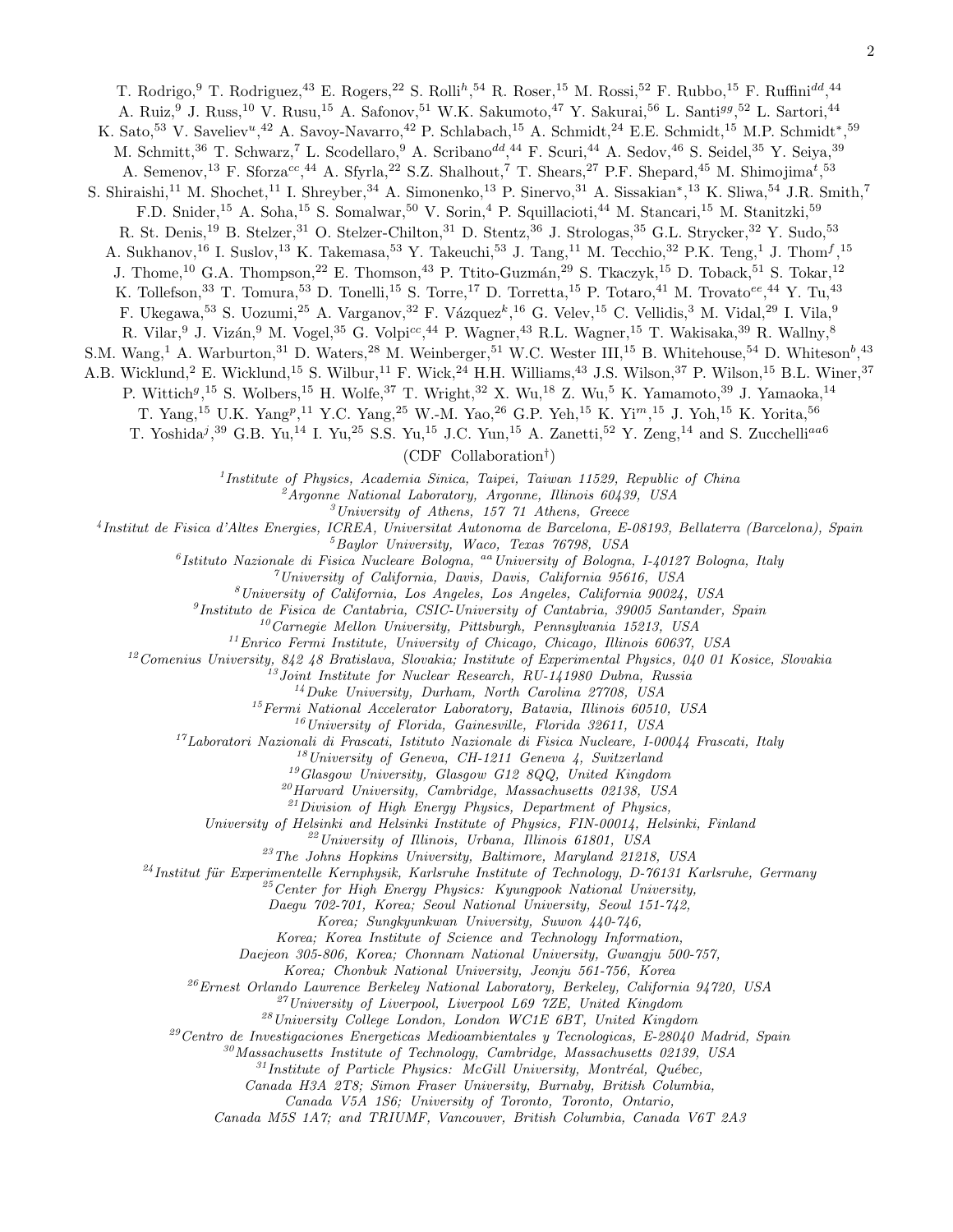<sup>32</sup>*University of Michigan, Ann Arbor, Michigan 48109, USA*

<sup>33</sup>*Michigan State University, East Lansing, Michigan 48824, USA*

<sup>34</sup>*Institution for Theoretical and Experimental Physics, ITEP, Moscow 117259, Russia*

<sup>35</sup>*University of New Mexico, Albuquerque, New Mexico 87131, USA*

<sup>36</sup>*Northwestern University, Evanston, Illinois 60208, USA*

<sup>37</sup>*The Ohio State University, Columbus, Ohio 43210, USA*

<sup>38</sup>*Okayama University, Okayama 700-8530, Japan*

<sup>39</sup>*Osaka City University, Osaka 588, Japan*

<sup>40</sup>*University of Oxford, Oxford OX1 3RH, United Kingdom*

<sup>41</sup>*Istituto Nazionale di Fisica Nucleare, Sezione di Padova-Trento,* bb*University of Padova, I-35131 Padova, Italy*

<sup>42</sup>*LPNHE, Universite Pierre et Marie Curie/IN2P3-CNRS, UMR7585, Paris, F-75252 France*

<sup>43</sup>*University of Pennsylvania, Philadelphia, Pennsylvania 19104, USA*

<sup>44</sup>*Istituto Nazionale di Fisica Nucleare Pisa,* cc*University of Pisa,*

dd*University of Siena and* ee*Scuola Normale Superiore, I-56127 Pisa, Italy*

<sup>45</sup>*University of Pittsburgh, Pittsburgh, Pennsylvania 15260, USA*

<sup>46</sup>*Purdue University, West Lafayette, Indiana 47907, USA*

<sup>47</sup>*University of Rochester, Rochester, New York 14627, USA*

<sup>48</sup>*The Rockefeller University, New York, New York 10065, USA*

<sup>49</sup>*Istituto Nazionale di Fisica Nucleare, Sezione di Roma 1,*

f f *Sapienza Universit`a di Roma, I-00185 Roma, Italy*

<sup>50</sup>*Rutgers University, Piscataway, New Jersey 08855, USA*

<sup>51</sup>*Texas A&M University, College Station, Texas 77843, USA*

<sup>52</sup>*Istituto Nazionale di Fisica Nucleare Trieste/Udine,*

*I-34100 Trieste,* gg*University of Udine, I-33100 Udine, Italy*

<sup>53</sup>*University of Tsukuba, Tsukuba, Ibaraki 305, Japan*

<sup>54</sup>*Tufts University, Medford, Massachusetts 02155, USA*

<sup>55</sup>*University of Virginia, Charlottesville, Virginia 22906, USA*

<sup>56</sup>*Waseda University, Tokyo 169, Japan*

<sup>57</sup>*Wayne State University, Detroit, Michigan 48201, USA*

<sup>58</sup>*University of Wisconsin, Madison, Wisconsin 53706, USA*

<sup>59</sup>*Yale University, New Haven, Connecticut 06520, USA*

The observation of the bottom, strange baryon  $\Xi_b^0$  through the decay chain  $\Xi_b^0 \to \Xi_c^+ \pi^-$ , where The observation of the bottom, strange baryon  $\Xi_b^0$  through the decay chain  $\Xi_b^0 \to \Xi_c^+ \pi^-$ , where  $\Xi_c^+ \to \Xi^- \pi^+ \pi^+$ ,  $\Xi^- \to \Lambda \pi^-$ , and  $\Lambda \to p \pi^-$ , is reported using data corresponding to an integrated luminosity o Fermilab. A signal of  $25.3^{+5.6}_{-5.4}$  candidates is observed whose probability of arising from a background fluctuation is  $3.6 \times 10^{-12}$ , corresponding to 6.8 Gaussian standard deviations. The  $\Xi_b^0$  mass is measured to be  $5787.8 \pm 5.0(\text{stat}) \pm 1.3(\text{syst})$  MeV/ $c^2$ . In addition, the  $\Xi_b^-$  baryon is observed through the process  $\Xi_b^- \to \Xi_c^0 \pi^-$ , where  $\Xi_c^0 \to \Xi^- \pi^+$ ,  $\Xi^- \to \Lambda \pi^-$ , and  $\Lambda \to p \pi^-$ .

PACS numbers: 13.30.Eg, 13.60.Rj, 14.20.Mr

The quark model has had great success in describing the spectroscopy of hadrons. For the c and b mesons, all of the ground states have been observed [1]. The spectroscopy of c baryons also agrees well with the quark model, and a rich spectrum of baryons containing b quarks is predicted [2]. Until recently, direct observation of b baryons has been limited to a single state, the  $\Lambda_b^0$ (quark content  $|udb\rangle$ ) [1]. The accumulation of large data sets from the Tevatron has improved this situation and made possible the observation of the  $\Xi_b^-\ (|dsb\rangle)$  [3, 4], the

<sup>∗</sup>Deceased

<sup>&</sup>lt;sup>†</sup>With visitors from <sup>a</sup>Istituto Nazionale di Fisica Nucleare, Sezione di Cagliari, 09042 Monserrato (Cagliari), Italy, <sup>b</sup>University of CA Irvine, Irvine, CA 92697, USA, <sup>c</sup>University of CA Santa Barbara, Santa Barbara, CA 93106, USA, <sup>d</sup>University of CA Santa Cruz, Santa Cruz, CA 95064, USA, <sup>e</sup>CERN,CH-1211 Geneva, Switzerland, <sup>f</sup>Cornell University, Ithaca, NY 14853, USA, <sup>g</sup>University of Cyprus, Nicosia CY-1678, Cyprus, <sup>h</sup>Office of Science, U.S. Department of Energy, Washington, DC 20585, USA, <sup>*i*</sup>University College Dublin, Dublin 4, Ireland, <sup>j</sup>University of Fukui, Fukui City, Fukui Prefecture, Japan 910-0017, <sup>k</sup>Universidad Iberoamericana, Mexico D.F., Mexico, <sup>l</sup>Iowa State University, Ames, IA 50011, USA,  $<sup>m</sup>$ University of Iowa, Iowa City, IA 52242, USA,  $<sup>n</sup>$ Kinki University,</sup></sup> Higashi-Osaka City, Japan 577-8502, <sup>o</sup>Kansas State University, Manhattan, KS 66506, USA, <sup>p</sup>University of Manchester, Manchester M13 9PL, United Kingdom, <sup>q</sup>Queen Mary, University of London, London, E1 4NS, United Kingdom, "University of Melbourne, Victoria 3010, Australia, <sup>s</sup>Muons, Inc., Batavia, IL 60510, USA,  $t$ Nagasaki Institute of Applied Science, Nagasaki, Japan, "National

Research Nuclear University, Moscow, Russia, "University of Notre Dame, Notre Dame, IN 46556, USA, <sup>w</sup>Universidad de Oviedo, E-33007 Oviedo, Spain, <sup>x</sup>Texas Tech University, Lubbock, TX 79609, USA, <sup>y</sup>Universidad Tecnica Federico Santa Maria, 110v Valparaiso, Chile, <sup>z</sup>Yarmouk University, Irbid 211-63, Jordan, <sup>hh</sup>On leave from J. Stefan Institute, Ljubljana, Slovenia,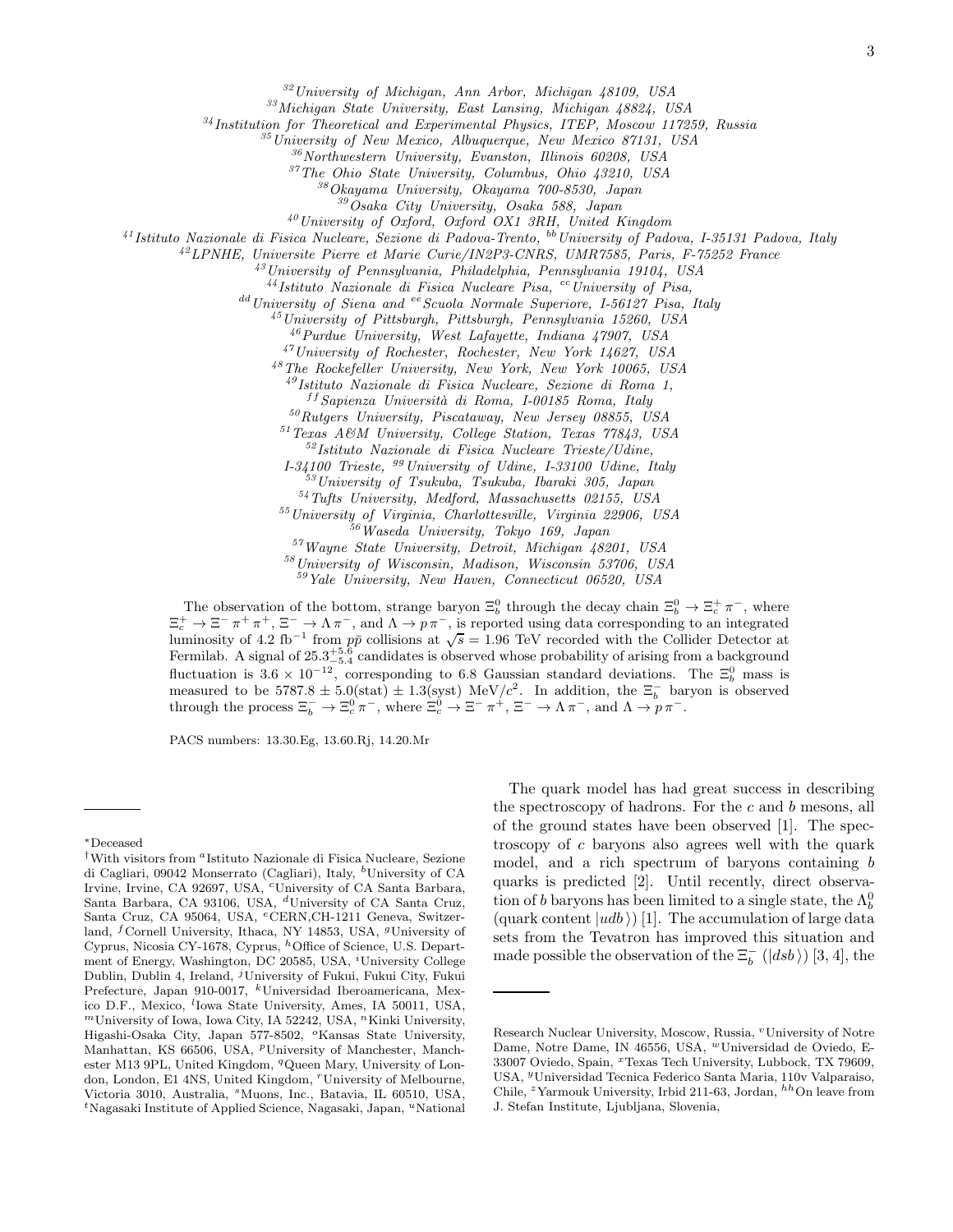$\Sigma_b^{(*)}$  states  $(|uub \rangle, |ddb \rangle)$  [5], and the  $\Omega_b$   $(|ssb \rangle)$ [6, 7].

In this paper, we report the observation of an additional heavy baryon and the measurement of its mass. The decay properties of this state are consistent with the weak decay of a b baryon. We interpret the result as the observation of the  $\Xi_b^0$  baryon  $(|\overline{u} s \overline{b})$ . This measurement is made in  $p\bar{p}$  collisions at a center of mass energy of 1.96 TeV using the Collider Detector at Fermilab (CDF II), by fully reconstructing the decay chain  $\Xi_b^0 \to \Xi_c^+ \pi^-$ , where  $\Xi_c^+ \to \Xi^- \pi^+ \pi^+, \Xi^- \to \Lambda \pi^-, \text{ and } \Lambda \to p \pi^-. \text{ Charge}$ conjugate modes are included implicitly. In addition, we observe the  $\Xi_b^-$  through the similar decay chain  $\Xi_b^ \to$  $\Xi_c^0 \pi^-$ , where  $\Xi_c^0 \to \Xi^- \pi^+$ ,  $\Xi^- \to \Lambda \pi^-$ , and  $\Lambda \to p \pi^-$ . These studies use a data sample corresponding to an integrated luminosity of  $4.2 \text{ fb}^{-1}$  and constitute the first exclusive reconstruction of the  $\Xi_b^0$  and the first for the  $\Xi_b^-$  in this decay channel.

The CDF II detector has been described in detail elsewhere [8]. This analysis relies upon the tracking system that operates inside a 1.4 T solenoidal magnetic field. A five-layer silicon detector (SVX II) measures track positions at radii of 2.5 to 10.6 cm to provide high precision impact parameter measurements. Each of these layers provides a transverse measurement and a stereo measurement of  $90^{\circ}$  (three layers) or  $\pm 1.2^{\circ}$  (two layers) with respect to the beam direction. An open-cell drift chamber (COT) covers the radial region from 43 cm to 132 cm and provides track momentum meaurement.

Data acquisition is triggered by a system designed to collect particle candidates that decay with lifetimes characteristic of heavy flavor hadrons. The first level of the trigger system requires two tracks in the COT with transverse momentum  $p_T > 2.0$  GeV/c. In the second level of the trigger, the silicon vertex trigger [9] is used to associate SVX II data with the tracks found in in the COT and provides precise impact parameter resolution (typically 40  $\mu$ m) for these tracks. The silicon vertex trigger requires two tracks with impact parameters in the range 0.1-1.0 mm with respect to the beam and a point of intersection that is measured with at least a 200  $\mu$ m displacement transverse to the beam.

This analysis combines the trajectories of charged particles to infer the presence of several different hadrons in the decay chains. The decay point for each weak decay process is reconstructed and used to identify the corresponding hadron. Consequently, it is useful to define two quantities in the transverse view that are used to relate the paths of weakly decaying objects to their points of origin. Both quantities make use of the point of closest approach  $\vec{r}_c$  of the particle trajectory to a point of origin  $\vec{r}_o$  and of the measured particle decay position  $\vec{r}_d$ . The first quantity used here is transverse flight distance  $f(h)$  of hadron h. For neutral particles,  $f(h) \equiv (\vec{r}_d - \vec{r}_o) \cdot \vec{p}_T(h) / |\vec{p}_T(h)|$ , where  $\vec{p}_T(h)$  is the transverse momentum of the hadron candidate. For charged particles, the flight distance is calculated as the

arc length in the transverse view from  $\vec{r}_c$  to  $\vec{r}_d$ . Flight distance is used to calculate the proper decay time of weakly decaying states, where the decay time is given by  $t \equiv f(h)M(h)/(c|\vec{p}_T(h)|)$ , where  $M(h)$  is the reconstructed mass. A complementary quantity used in this analysis is transverse impact distance  $d(h)$  which is given by  $d(h) \equiv |\vec{r}_c - \vec{r}_o|$ .

The reconstruction of  $\Lambda$  candidates uses all tracks with  $p_T > 0.4$  GeV/c found in the COT. Pairs of oppositely charged tracks are combined to identify these neutral decay candidates, and silicon detector information is not used due to the large transverse displacement of the  $\Lambda$ decay. Candidate selection is based upon the mass calculated for each track pair, which has a resolution of 1.5-2.0  $\text{MeV}/c^2$  and is required to fall within 9 MeV/ $c^2$  of the nominal  $\Lambda$  mass [1] after the appropriate mass assignment for each track. The proton (pion) mass is assigned to the track with the higher (lower) momentum. This mass assignment is always correct for the  $\Lambda$  candidates used in this analysis because of the kinematics of  $\Lambda$  decay and the lower limit in the transverse momentum acceptance of the tracking system. Background to the  $\Lambda$  ( $c\tau = 7.9$ ) cm) [1] is reduced by requiring the transverse flight distance of the  $\Lambda$  from the beam position to be greater than 1.0 cm, which corresponds to typically  $0.6 \sigma_f$ , where  $\sigma_f$ is the flight distance resolution.

For events that contain a  $\Lambda$  candidate, the remaining tracks reconstructed in the COT, again without additional silicon information, are assigned the pion mass, and  $\Lambda \, \pi^-$  combinations are identified that are consistent with the decay process  $\Xi^- \to \Lambda \pi^-$ . Several features of the track topology are used to reduce the background to this process. In order to obtain the best possible mass resolution for Ξ<sup>−</sup> candidates, the reconstruction requires a convergent fit of the three tracks that simultaneously constrains the  $\Lambda$  decay products to the  $\Lambda$  mass and the  $Λ$  trajectory to intersect with the helix of the  $π$ <sup>-</sup> originating from the  $\Xi^-$  candidate. The  $\Lambda \pi^-$  mass obtained from this fit has a resolution comparable to the  $\Lambda$  and is required to fall within 9 MeV/ $c^2$  of the nominal  $\Xi^-$  mass [1]. In addition, the flight distance of the  $\Lambda$  candidate with respect to the reconstructed decay point of the  $Xi^$ candidate is required to exceed 1.0 cm. Similarly, due to the long lifetime of the weakly decaying  $\Xi^-$  ( $c\tau = 4.9$  cm) [1], a transverse flight distance of at least 1.0 cm (which typically corresponds to  $1.0 \sigma_f$ ) with respect to the beam position is required.

In some instances, the intersection of the  $\pi^-$  helix with the  $\Lambda$  trajectory produces a situation where two  $\Lambda \pi^$ vertices satisfy the constrained fit and displacement requirements. In addition, the complexity of the  $\Xi^-$  and Λ decays allows for occasional combinations where the proper identity of the three tracks is ambiguous. A single, preferred candidate is chosen by retaining only the fit combination with the highest probability of satisfying the constrained fit.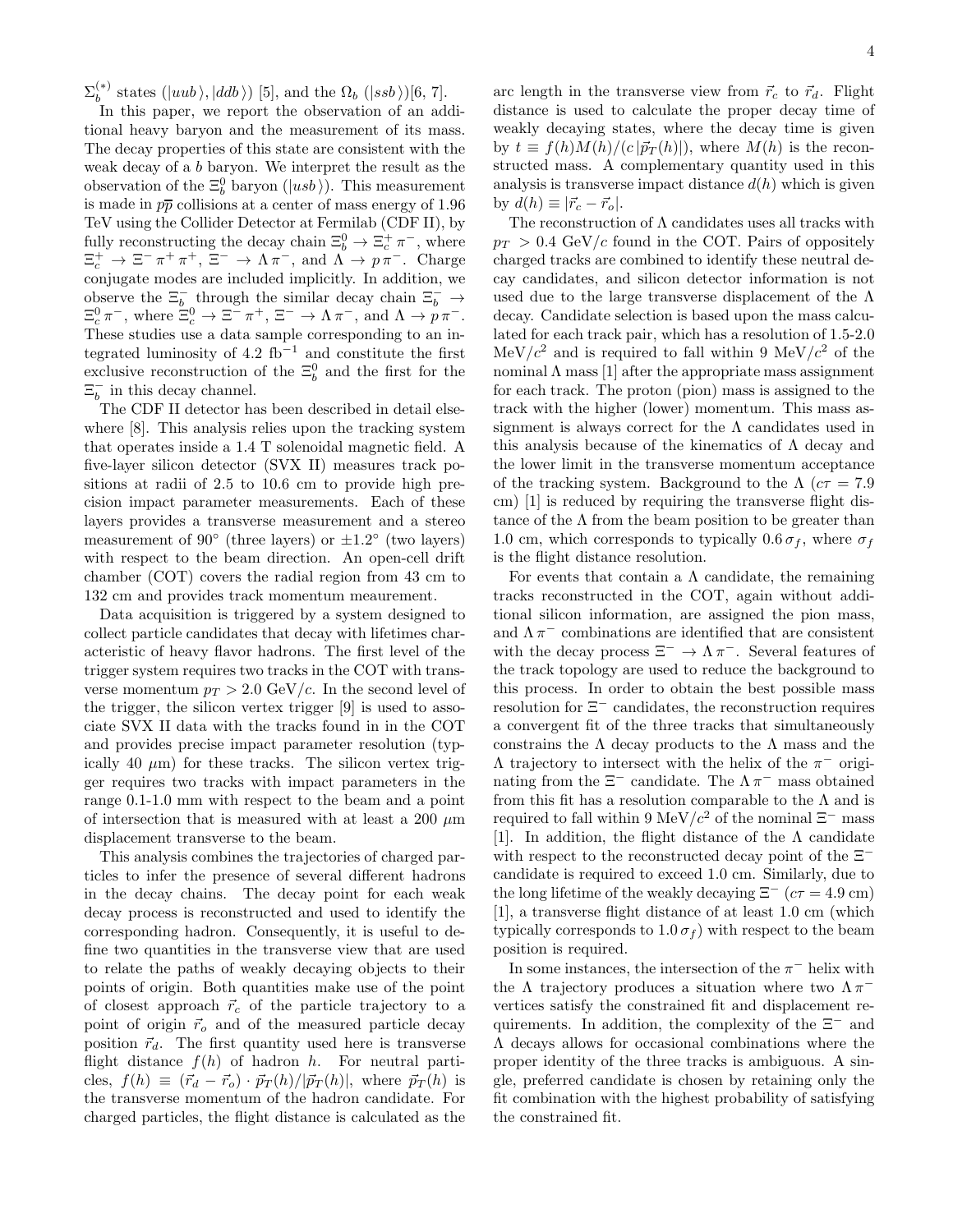The kinematics of hyperon decay and the lower  $p_T$ limit of 0.4  $GeV/c$  on the decay daughter tracks force the majority of  $\Xi^-$  candidates to have  $p_T > 1.5 \text{ GeV}/c$ . This fact, along with the long lifetime of the  $\Xi^-$ , results in a significant fraction of the hyperon candidates having decay points located several centimeters radially outward from the beam position. Therefore, we are able to refine the Ξ<sup>−</sup> reconstruction by making use of the improved determination of the trajectory that can be obtained by tracking the  $\Xi^-$  in the silicon detector. The  $\Xi^-$  candidates have an additional fit performed with the three tracks that simultaneously constrains both the  $\Lambda$  and  $\Xi^$ masses of the appropriate track combinations and provides the best possible estimate of the hyperon momentum and decay position. The result of this fit is used to define a helix that serves as the seed for an algorithm that associates silicon detector hits with the Ξ<sup>−</sup> track. Candidates with track measurements in at least one layer of the silicon detector have excellent impact distance resolution (typically 60  $\mu$ m).

The samples of  $\Xi_c^0$  and  $\Xi_c^+$  candidates used in this analysis are obtained by combining the  $\Xi^-$  candidates that have SVX II information with additional  $\pi^+$  candidates. The  $\pi^+$  candidates are tracks that have been reconstructed with data from at least three SVX II layers. The  $\pi^+$  used for the  $\Xi_c^0$  reconstruction is required to be consistent with the trigger requirements. The  $\Xi_c^+$  candidates are required to have at least one  $\pi^+$  track consistent with the trigger requirements. All  $\Xi^- \pi^+ (\pi^+)$  combinations are required to satisfy a constrained fit for the three vertices in the decay chain that includes mass constraints on the  $\Lambda$  and  $\Xi^-$  candidates. The mass distributions of the combinations that also satisfy  $ct > 100 \mu m$  and  $p_T > 4.0 \text{ GeV}/c$  requirements are shown in Fig. 1. Candidates with a reconstructed mass within 30(25) MeV/ $c^2$ of the nomimal  $\Xi_c^0(\Xi_c^+)$  mass are used for b baryon reconstruction.

The  $\Xi_b^{(-,0)}$  candidates are reconstructed by combining the  $\Xi_c^{(0,+)}$  candidates with  $\pi^-$  candidates that satisfy the trigger requirements. The  $\Xi_b$  candidates are required to have  $p_T > 6.0$  GeV/c, restricting the sample to candidates that are within the kinematic range where our acceptance is well modeled [7]. All  $\Xi_c \pi^-$  combinations are required to satisfy a constrained fit for the four vertices in the decay chain that includes mass constraints on the  $\Lambda$ ,  $\Xi^-$ , and  $\Xi_c$  candidates. Combinations that are inconsistent with having originated from the collision are rejected by imposing an upper limit on the impact distance  $d_{PV}$  of the  $\Xi_b$  candidate measured with respect to the primary vertex. In addition, the full reconstruction of the  $\Xi_b$  decay chain provides an opportunity to impose a requirement on the decay time of the  $\Xi_c$  candidate since both its point of creation and decay are reconstructed.

The mean life of the charm baryons varies over a wide range and is large compared to the typical decay time resolution of 20 - 60  $\mu$ m/c that we measure. Therefore, we have chosen a selection on the  $\Xi_c$  decay time that uses the decay time resolution  $\sigma_t$  calculated for each candidate and the mean life of the decaying state. The selection is developed by using  $\Lambda_b^0$  as a reference signal. A sample of  $\Lambda_b^0 \to \Lambda_c^+ \, \pi^-$  candidates [10] is used to optimize selection criteria for  $\Lambda_c^+$  decay time based on the mean life of the  $\Lambda_c^+$  and its decay time resolution. As a result of this study, we require that the measured decay time of the  $\Xi_c$  candidate falls within the range  $-2\sigma_t < t < 3\tau$  +  $2\sigma_t$  where  $\tau$  is the mean life of the  $\Xi_c^0(c\tau = 33 \,\mu\text{m})$  and  $\Xi_c^+(c\tau = 132 \,\mu\text{m})$  candidates. This requirement is found to be approximately 95% efficient on our  $\Lambda_b^0$  ( $c\tau = 60\,\mu\text{m}$ ) sample and to reduce the background substantially.

The  $\Xi_c^0 \pi^-$  and  $\Xi_c^+ \pi^-$  mass distributions with  $d_{PV}$  <  $100 \,\mu \text{m}$  and  $ct$  >  $100 \,\mu \text{m}$  are shown in Fig. 2. These distributions show clear evidence of an excess near a mass of 5.8  $\text{GeV}/c^2$  with a width consistent with our expected mass measurement resolution. The mass, yield, and significance of the  $\Xi_b^{(-,0)}$  signals are obtained by performing an unbinned likelihood fit on the mass distribution of candidates. The likelihood function that is maximized has the form  $\mathcal{L} = \prod_i^N (f_s G(m_i, m_0, s_m \sigma_i^m) + (1 - f_s)(a_0 + a_1 m_i)),$ where  $N$  is the number of candidates in the sample,  $G(m_i, m_0, s_m \sigma_i^m)$  is a Gaussian distribution with average  $m_0$  and characteristic width  $s_m \sigma_i^m$  to describe the signal,  $m_i$  is the mass obtained for a single  $\Xi_c^{(0, +)} \pi^-$  candidate,  $\sigma_i^m$  is the calculated uncertainty on  $m_i$ , and the  $a_n$  terms model the background. The quantities obtained from the fitting procedure include the fraction  $f_s$  of the candidates identified as signal, the best average mass value  $m_0$ , a scale factor on the mass resolution  $s_m$  to allow for inaccuracy of the resolution estimate, and the values of  $a_0$ and  $a_1$ .

For this data sample, several variations of the fit were used to test the significance. The first of these fits corresponds to the null signal hypothesis, and fixes  $f_s = 0.0$ ,  $s_m = 1.0$ , and  $m_0$  to the nominal mass of the  $\Xi_b^-$ . Additional applications allow  $f_s$  to float, retain the constraints on  $s_m$ , and fix  $m_0$  to values within 5 MeV/ $c^2$  of the nominal mass of the  $\Xi_b^-$ . The value of  $-2 \ln \mathcal{L}$  for the null hypothesis exceeds the values for the fits with variable  $f_s$  by at least 48.2 units for the  $\Xi_b^-$  candidate sample and by 48.3 units for the  $\Xi_b^0$  candidate sample. We interpret these as equivalent to a  $\chi^2$  with one degree of freedom whose probability of occurrence is  $3.9 \times 10^{-12}$  and  $3.6 \times 10^{-12}$ , corresponding to a significance that exceeds 6.8 $\sigma$  for both the  $\Xi_b^-$  and  $\Xi_b^0$ . We therefore interpret these results as observations of the processes  $\Xi_b^- \to \Xi_c^0 \pi^-$  and  $\Xi_b^0 \rightarrow \Xi_c^+ \pi^-$ .

Masses are obtained from the unbinned likelihood fit with the mass and resolution parameters allowed to vary. In addition, the mass fit was used on the  $\Xi^- \pi^+$  and  $\Xi^- \pi^+ \pi^+$  to obtain mass measurements for the  $\Xi_c^0$  and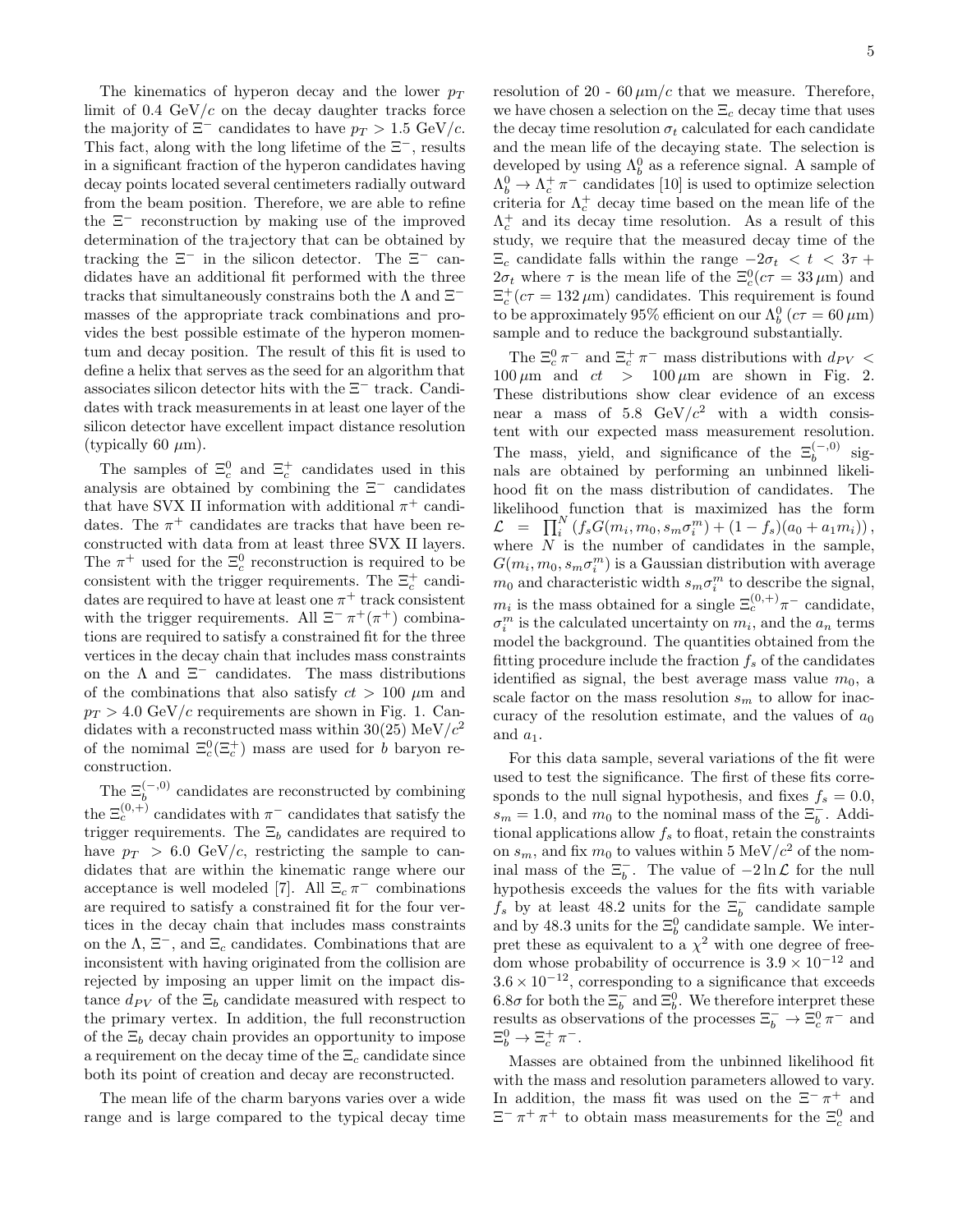$\Xi_c^+$ , which are seen to be consistent with the nominal values [1]. The results of these fits are listed in Table I.

The accuracy of our mass measurement scale is established by our measurements of the  $J/\psi$ ,  $\psi(2S)$ , and  $\Upsilon$ masses. These calibration points imply an accuracy of 0.5 MeV/ $c^2$  on the mass measurements of the  $\Xi_b^-$  and  $\Xi_b^0$ . Our fitting technique finds that our estimate of the mass resolution on each candidate is low, as listed in Table I. Fits where this scale factor was fixed at 1.0 or 1.4 introduced shifts in our  $\Xi_b^0$  mass result by as much as 1.0 MeV/ $c^2$ . A fit with a fixed 20 MeV/ $c^2$  Gaussian width, as implied by the simulation, introduced a shift of only 0.2 MeV $/c^2$ . These effects are added in quadrature with the larger of the asymmetric nominal  $\Xi_c^{(0, +)}$ mass uncertainties [1] to yield systematic uncertainties of 1.4 MeV/ $c^2$  for the  $\Xi_b^-$  and 1.3 MeV/ $c^2$  for the  $\Xi_b^0$ mass measurements.

The momentum scale uncertainty is common to all of our mass measurements, and can be dropped as a systematic uncertainty of a measurement of the mass difference between the  $\Xi_b^-$  and  $\Xi_b^0$ . Our best  $\Xi_b^-$  mass measurement of  $5790.9 \pm 2.6$ (stat)  $\pm 0.8$ (syst) MeV/ $c^2$  [7] is obtained from the  $J/\psi \, \Xi^-$  final state and has a systematic uncertainty that would be reduced to  $0.6 \text{ MeV}/c^2$  without this effect. Therefore, we measure the mass difference  $M(\Xi_b^-) - M(\Xi_b^0) = 3.1 \pm 5.6 \text{(stat)} \pm 1.3 \text{(syst)} \text{ MeV}/c^2,$ where the statistical and systematic uncertainties of the individual measurements have been added in quadrature.

In conclusion, we have analyzed data collected with the CDF II detector at the Tevatron to observe the bottom, strange baryon  $\Xi_b^0$ . The reconstruction technique is used on the  $\Xi_b^-$  as well, and the observation of this state provides a cross check for the analysis. A signal of  $25.3^{+5.6}_{-5.4}$   $\Xi_b^0$  candidates, with a significance greater than  $6\sigma$ , is seen in the decay channel  $\Xi_b^0 \to \Xi_c^+ \, \pi^-$  where  $\Xi_c^+ \to$  $\Xi^- \pi^+ \pi^+, \Xi^- \to \Lambda \pi^-,$  and  $\Lambda \to p \pi^-$ . The mass of this baryon is measured to be  $5787.8 \pm 5.0(\text{stat}) \pm 1.3(\text{syst})$  $\text{MeV}/c^2$ , which is consistent with theoretical expectations [2]. In addition, we observe  $25.8^{+5.5}_{-5.2}$  candidates in the process  $\Xi_b^- \to \Xi_c^0 \pi^-$  where  $\Xi_c^0 \to \Xi^- \pi^+$ . The mass measured for the  $\Xi_b^-$  is 5796.7 $\pm$ 5.1(stat) $\pm$ 1.4(syst)  $\text{MeV}/c^2$ , which is consistent with our earlier result [7] but does not improve upon it. Neither of these decay channels has been reported previously, and the reconstruction of the  $\Xi_b^0$  is the first observation of this baryon in any channel.

We thank the Fermilab staff and the technical staffs

of the participating institutions for their vital contributions. This work was supported by the U.S. Department of Energy and National Science Foundation; the Italian Istituto Nazionale di Fisica Nucleare; the Ministry of Education, Culture, Sports, Science and Technology of Japan; the Natural Sciences and Engineering Research Council of Canada; the National Science Council of the Republic of China; the Swiss National Science Foundation; the A.P. Sloan Foundation; the Bundesministerium für Bildung und Forschung, Germany; the Korean World Class University Program, the National Research Foundation of Korea; the Science and Technology Facilities Council and the Royal Society, UK; the Institut National de Physique Nucleaire et Physique des Particules/CNRS; the Russian Foundation for Basic Research; the Ministerio de Ciencia e Innovación, and Programa Consolider-Ingenio 2010, Spain; the Slovak R&D Agency; the Academy of Finland; and the Australian Research Council (ARC).

- [1] K. Nakamura *et al.* (Particle Data Group), J. Phys. G 37, 075021 (2010).
- [2] E. Jenkins, Phys. Rev D 77, 034012 (2008); R. Lewis and R. M. Woloshyn, *ibid.* 79, 014502 (2009); D. Ebert, R. N. Faustov and V. O. Galkin, *ibid.* 72, 034026 (2005); M. Karliner, B. Keren-Zur, H. J. Lipkin, and J. L. Rosner, Ann. Phys. (N.Y.) 324, 2 (2009); A. Valcarce, H. Garcilazo, and J. Vijande, Eur. Phys. J. A 37, 217 (2008).
- [3] V.M. Abazov *et al.* (D0 Collaboration), Phys. Rev. Lett. 99, 052001 (2007).
- [4] T. Aaltonen *et al.* (CDF Collaboration), Phys. Rev. Lett. 99, 052002 (2007).
- [5] T. Aaltonen *et al.* (CDF Collaboration), Phys. Rev. Lett. 99, 202001 (2007).
- [6] V. M. Abazov *et. al.* (D0 Collaboration), Phys. Rev. Lett. 101, 232002 (2008).
- [7] T. Aaltonen, *et al.* (CDF Collaboration) Phys. Rev D 80, 072003 (2009).
- [8] D. Acosta *et al.* (CDF Collaboration), Phys. Rev. D **71**, 032001 (2005); A. Sill *et al.*, Nucl. Instrum. Methods, Sec. A 447, 1 (2000); F. Abe *et al.* (CDF Collaboration), Phys. Rev. D 50, 2966 (1994).
- [9] L. Ristori and G. Punzi, Ann. Rev. Nucl. Sci. 60, 595  $(2010)$ .
- [10] T. Aaltonen, *et al.* (CDF Collaboration) Phys. Rev. Lett. 104, 102002 (2010).